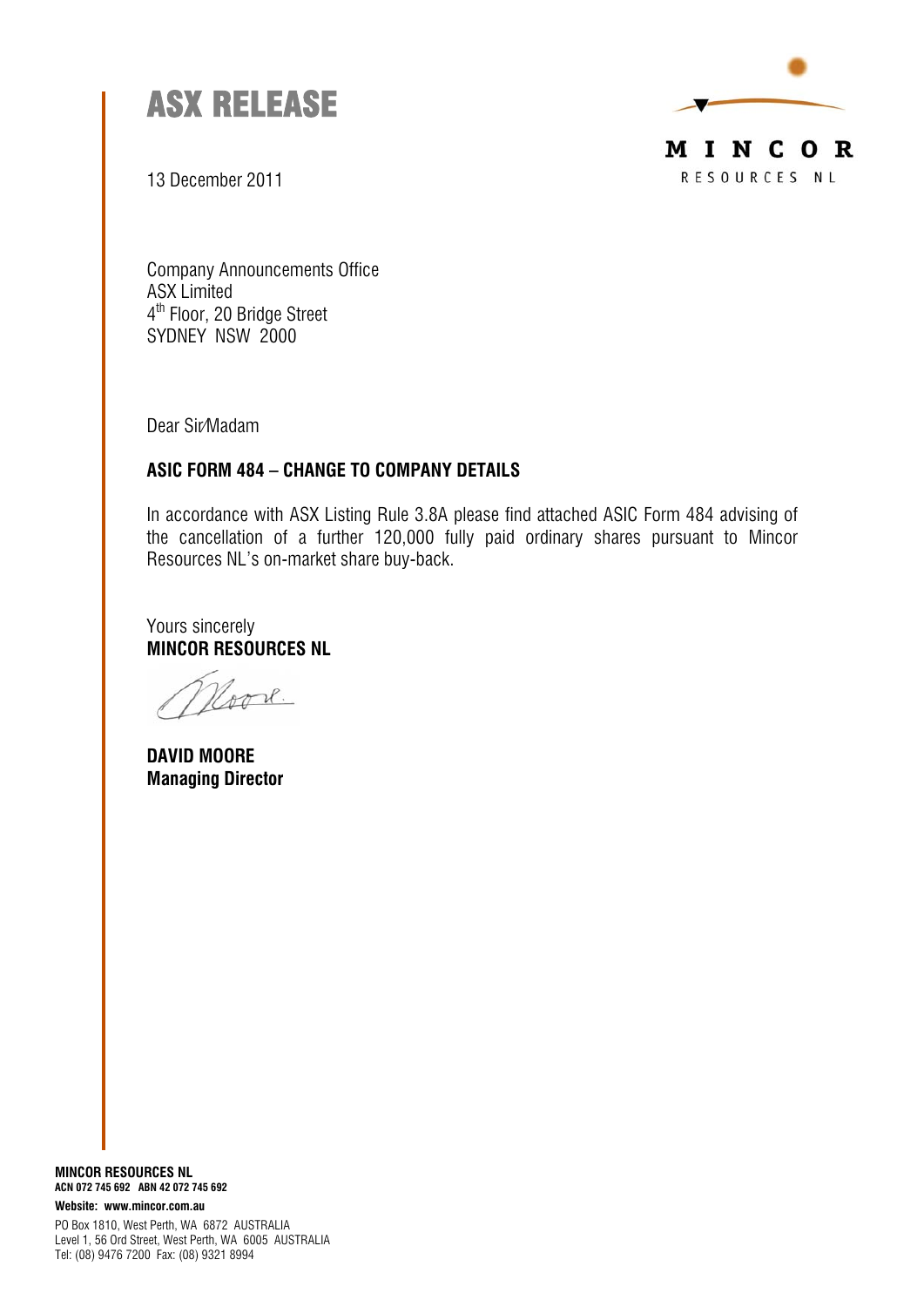A2 Change of name - officeholders or members



# **Change to company details**

**Sections A, B or C may be lodged independently with this signed cover page to notify ASIC of:** 

- 
- 

A1 Change of address C1 Cancellation of shares<br>A2 Change of name - officeholders or members B2 Appoint company officeholder C2 Issue of shares C2 Issue of shares A3 Change - ultimate holding company **B3** Special purpose company C3 Change to share structure C4 Changes to the register of members

**If there is insufficient space in any section of the form, you may photocopy the relevant page(s) and submit as part of this lodgement** 

| Company details<br>Company name<br>Mincor Resources NL |                                                                                                                                                                                                                                                                                                                                                                              |  |  |  |  |  |
|--------------------------------------------------------|------------------------------------------------------------------------------------------------------------------------------------------------------------------------------------------------------------------------------------------------------------------------------------------------------------------------------------------------------------------------------|--|--|--|--|--|
| Refer to guide for information about<br>corporate key  | <b>ACN/ABN</b><br>Corporate key<br>42 072 745 692                                                                                                                                                                                                                                                                                                                            |  |  |  |  |  |
| Lodgement details                                      | Who should ASIC contact if there is a query about this form?<br>Name<br>Brian Lynn<br>ASIC registered agent number (if applicable)<br>Felephone number<br>08 9476 7200<br>Postal address<br>PO Box 1810<br>West Perth WA 6872<br>Please provide an estimate of the time taken to complete this form.<br>Total number of pages including this cover sheet<br>4<br>hrs<br>mins |  |  |  |  |  |

## **Signature**

This form must be signed by a current officeholder of the company.

I certify that the information in this cover sheet and the attached sections of this form are true and complete.

| Name<br>Brian Lynn                                                                              |
|-------------------------------------------------------------------------------------------------|
| Capacity<br>Director<br>Company secretary                                                       |
| Signature                                                                                       |
| Date signed<br>3<br>1<br>$\overline{a}$<br>1<br>$\mathbf{1}$<br>1<br>Y]<br>IY<br>D)<br>[M<br>M] |

**Lodgement** Send completed and signed forms to: Australian Securities and Investments Commission, PO Box 4000, Gippsland Mail Centre VIC 3841.

**For help or more information**  Telephone 03 5177 3988 Email info.enquiries@asic.gov.au Web www.asic.gov.au

Or lodge the form electronically by visiting the ASIC website www.asic.gov.au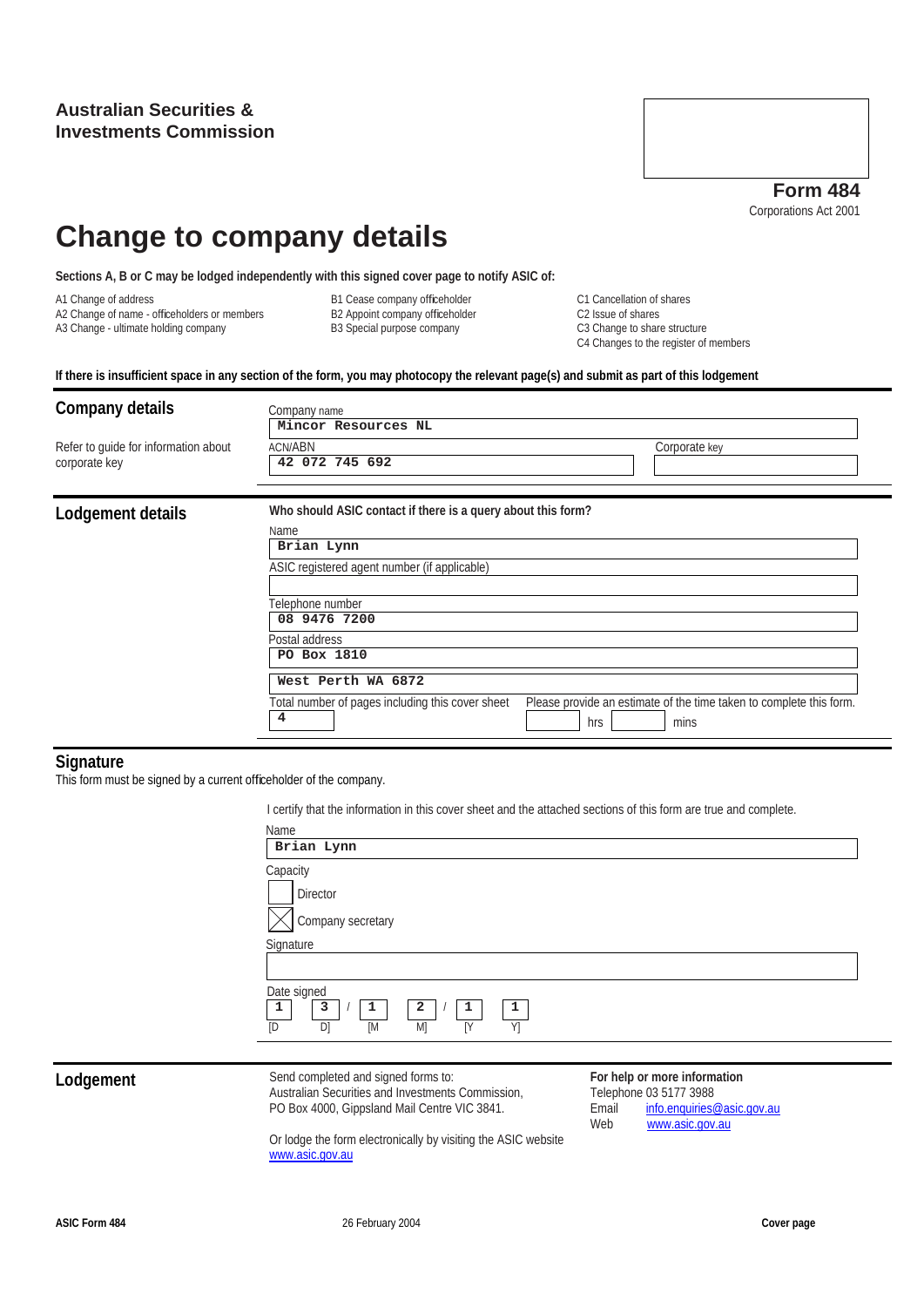## Section C **completion guide**

### **Standard share codes**

Refer to the following table for the share class codes for sections C1, C2, C3 and  $C<sub>4</sub>$ 

| Share class code | Full title      | Share class code | Full title                           |
|------------------|-----------------|------------------|--------------------------------------|
| Α                | A               | <b>PRF</b>       | preference                           |
| B                | Betc            | <b>CUMP</b>      | cumulative preference                |
| <b>EMP</b>       | employee's      | <b>NCP</b>       | non-cumulative preference            |
| <b>FOU</b>       | founder's       | <b>REDP</b>      | redeemable preference                |
| LG               | life governor's | <b>NRP</b>       | non-redeemable preference            |
| MAN              | management      | CRP              | cumulative redeemable preference     |
| <b>ORD</b>       | ordinary        | <b>NCRP</b>      | non-cumulative redeemable preference |
| <b>RED</b>       | redeemable      | <b>PARP</b>      | participative preference             |
| <b>SPE</b>       | special         |                  |                                      |

If you are using the standard share class codes you do not need to provide the full title for the shares, just the share class code.

If you are not using the standard share class code, enter a code of no more than 4 letters and then show the full title

### **Sections to complete**

Use the table below to identify the sections of this form to complete (please indicate the sections that have been completed). Completion of this table is optional.

|             |                                                      | C1- Cancellation of<br>shares | C <sub>2</sub> - Issue of shares | C3 - Change to share<br>structure table | C4 - Change to<br>members register |
|-------------|------------------------------------------------------|-------------------------------|----------------------------------|-----------------------------------------|------------------------------------|
|             | Issue of shares                                      |                               |                                  |                                         |                                    |
|             | Proprietary company                                  | Not required                  | $\sqrt{}$                        | $\sqrt{}$                               | $\checkmark$                       |
|             | Public company                                       |                               |                                  |                                         |                                    |
|             | if in response to the Annual<br>company statement    | Not required                  | $\checkmark$                     | $\sqrt{}$                               | $\checkmark$                       |
|             | if not in response to the Annual company statement   | Not required                  | $\checkmark$                     | Not required                            | Not required                       |
|             | <b>Cancellation of shares</b><br>Proprietary company | $\checkmark$                  | Not required                     | $\sqrt{}$                               | $\sqrt{}$                          |
|             | Public company                                       |                               |                                  |                                         |                                    |
|             | if in response to the Annual<br>company statement    | $\sqrt{}$                     | Not required                     | $\sqrt{}$                               | $\sqrt{}$                          |
| $\boxtimes$ | if not in response to the Annual company statement   | $\sqrt{}$                     | Not required                     | Not required                            | Not required                       |
|             | Transfer of shares<br>Proprietary company            | Not required                  | Not required                     | Not required                            | $\checkmark$                       |
|             | Public company                                       |                               |                                  |                                         |                                    |
|             | if in response to the Annual<br>company statement    | Not required                  | Not required                     | Not required                            | $\checkmark$                       |
|             | if not in response to the Annual company statement   | Not required                  | Not required                     | Not required                            | Not required                       |
|             | Changes to amounts paid<br>Proprietary company       | Not required                  | Not required                     | $\sqrt{ }$                              | $\checkmark$                       |
|             | Public company                                       |                               |                                  |                                         |                                    |
|             | if in response to the Annual<br>company statement    | Not required                  | Not required                     | $\sqrt{}$                               | $\checkmark$                       |
|             | if not in response to the Annual company statement   | Not required                  | Not required                     | Not required                            | Not required                       |
|             | Changes to beneficial ownership                      |                               |                                  |                                         |                                    |
|             | Proprietary company                                  | Not required                  | Not required                     | Not required                            | $\checkmark$                       |
|             | Public company                                       |                               |                                  |                                         |                                    |
|             | if in response to the Annual<br>company statement    | Not required                  | Not required                     | Not required                            | $\sqrt{}$                          |
|             | if not in response to the Annual company statement   | Not required                  | Not required                     | Not required                            | Not required                       |

To notify ASIC about a division or conversion of a class of shares, you must lodge a form 211 within 28 days of the change occurring.

To notify ASIC about a conversion of shares into larger or smaller numbers, you must lodge a form 2205B within 28 days of the change occurring.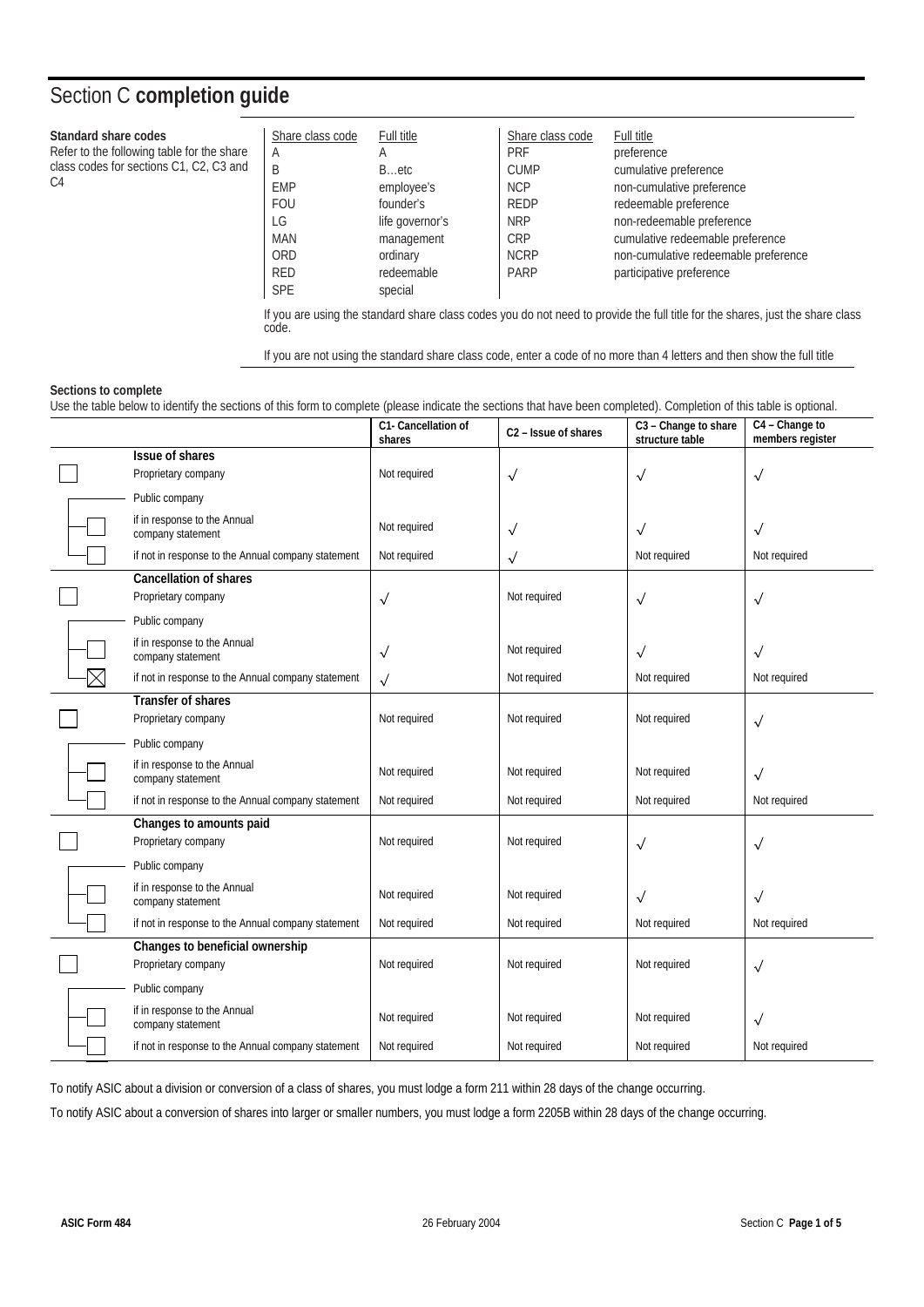## C1 **Cancellation of shares**

| Reason for cancellation<br>Please indicate the reason that shares<br>have been cancelled (select one or more<br>boxes) | Redeemable preference shares - S.254J<br>Redeemed out of profits<br>Redeemed out of proceeds of a fresh issue of shares                                                                                                                                                                                                         |
|------------------------------------------------------------------------------------------------------------------------|---------------------------------------------------------------------------------------------------------------------------------------------------------------------------------------------------------------------------------------------------------------------------------------------------------------------------------|
|                                                                                                                        | Capital reduction - S.256A - S.256E<br>Single shareholder company<br>Multiple shareholder company. A Form 2560 must be lodged before a capital reduction takes place                                                                                                                                                            |
|                                                                                                                        | Share buy-back. - ss.257H(3)<br>Minimum holding buy-back by listed company<br>Other buy-back type. A form 280 or 281 must be lodged at least 14 days, and no more than 1 year<br>$\boxtimes$<br>before the share buy-back can take place<br>Forfeited shares - S.258D<br>Shares returned to a public company - ss.258E(2) & (3) |
|                                                                                                                        | Under section 651C, 724(2), 737 or 738<br>Under section 1325A (court order)                                                                                                                                                                                                                                                     |
|                                                                                                                        | Other<br>Description<br>Give section reference                                                                                                                                                                                                                                                                                  |

### **Details of cancelled shares List the details of shares cancelled in the following table**

| Share class code | Number of shares cancelled | Amount paid (cash or otherwise) |
|------------------|----------------------------|---------------------------------|
| <b>ORD</b>       | 120000                     | \$91578                         |
|                  |                            |                                 |
|                  |                            |                                 |
|                  |                            |                                 |
|                  |                            |                                 |
|                  |                            |                                 |
|                  |                            |                                 |
|                  |                            |                                 |
|                  |                            |                                 |

## **Earliest date of change**